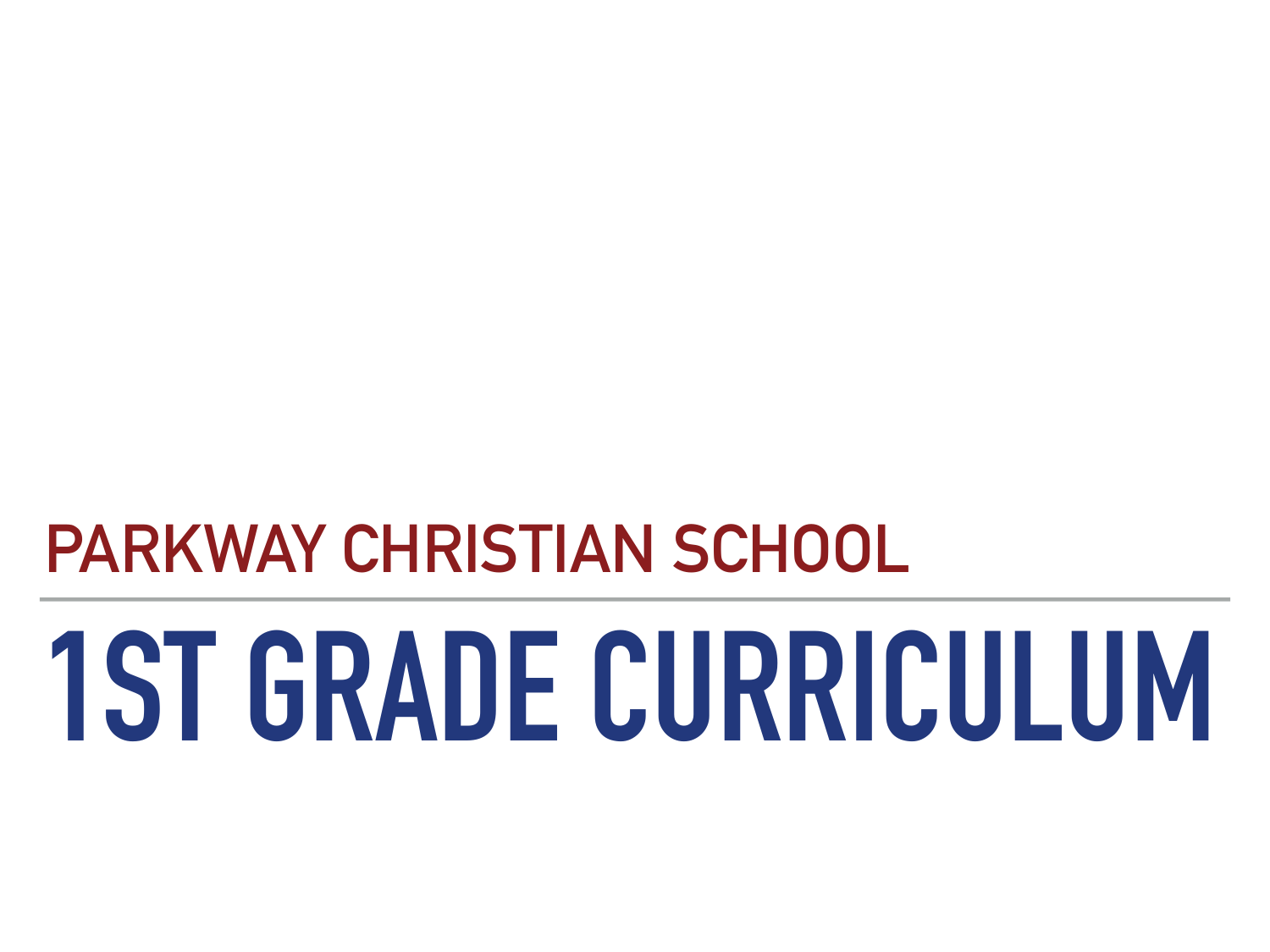‣ First Grade introduces an array of subject matter, which includes Bible, Reading, Spelling, Language Arts, Handwriting, Math, Social Studies, and Science, as well as Physical Education, Vocal-Music, Art, Computer, and Library. Each subject is taught through the lens of a Biblical Worldview while meeting the framework of the Common Core Standards. Students learn through assignments, projects, activities and field trips.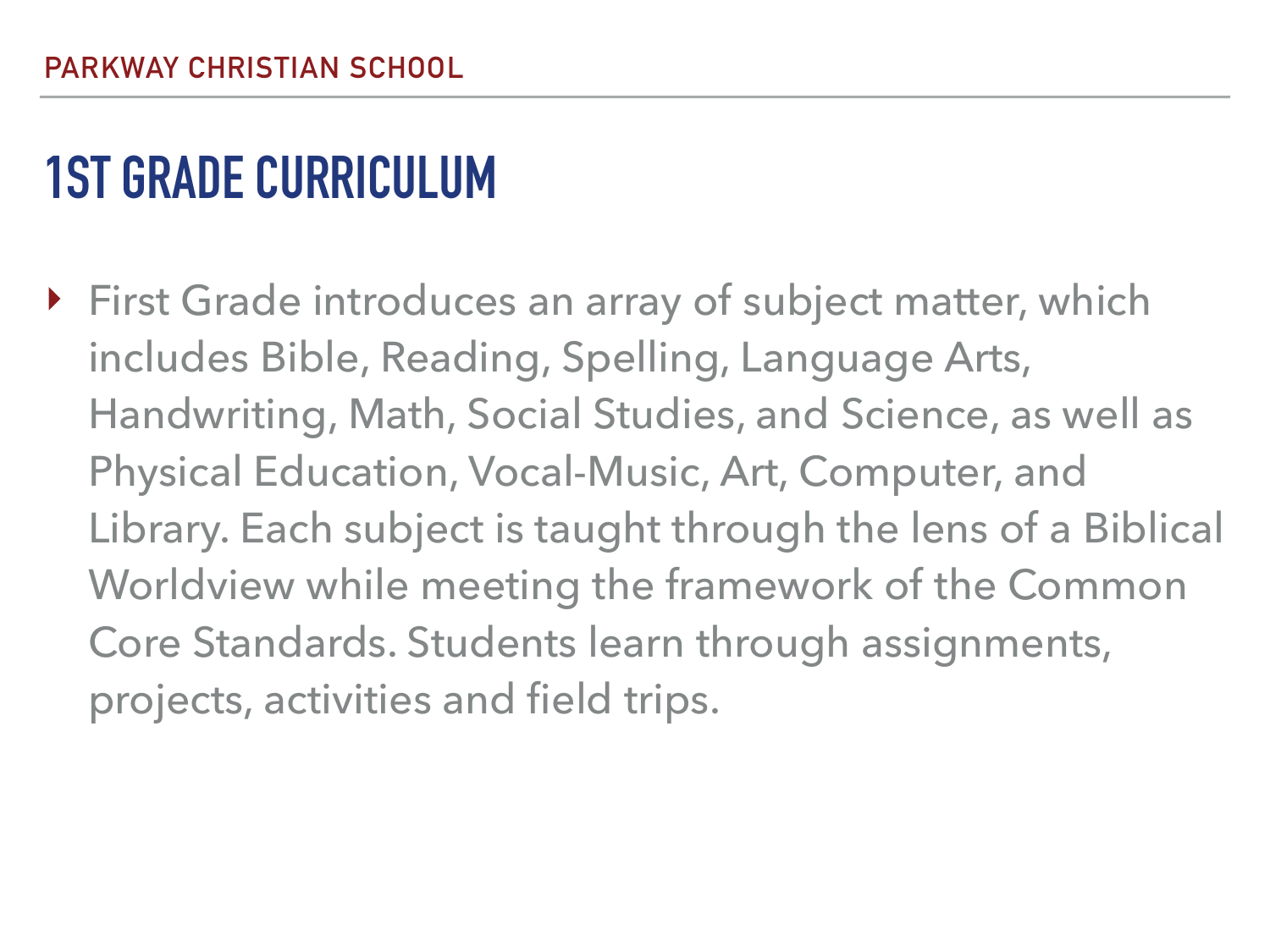‣ In the two-year Bible curriculum, studies alternate year to year from Old Testament stories and events to New Testament stories and events. Scripture memorization, Bible related activities and weekly chapel services enhance our Biblical program.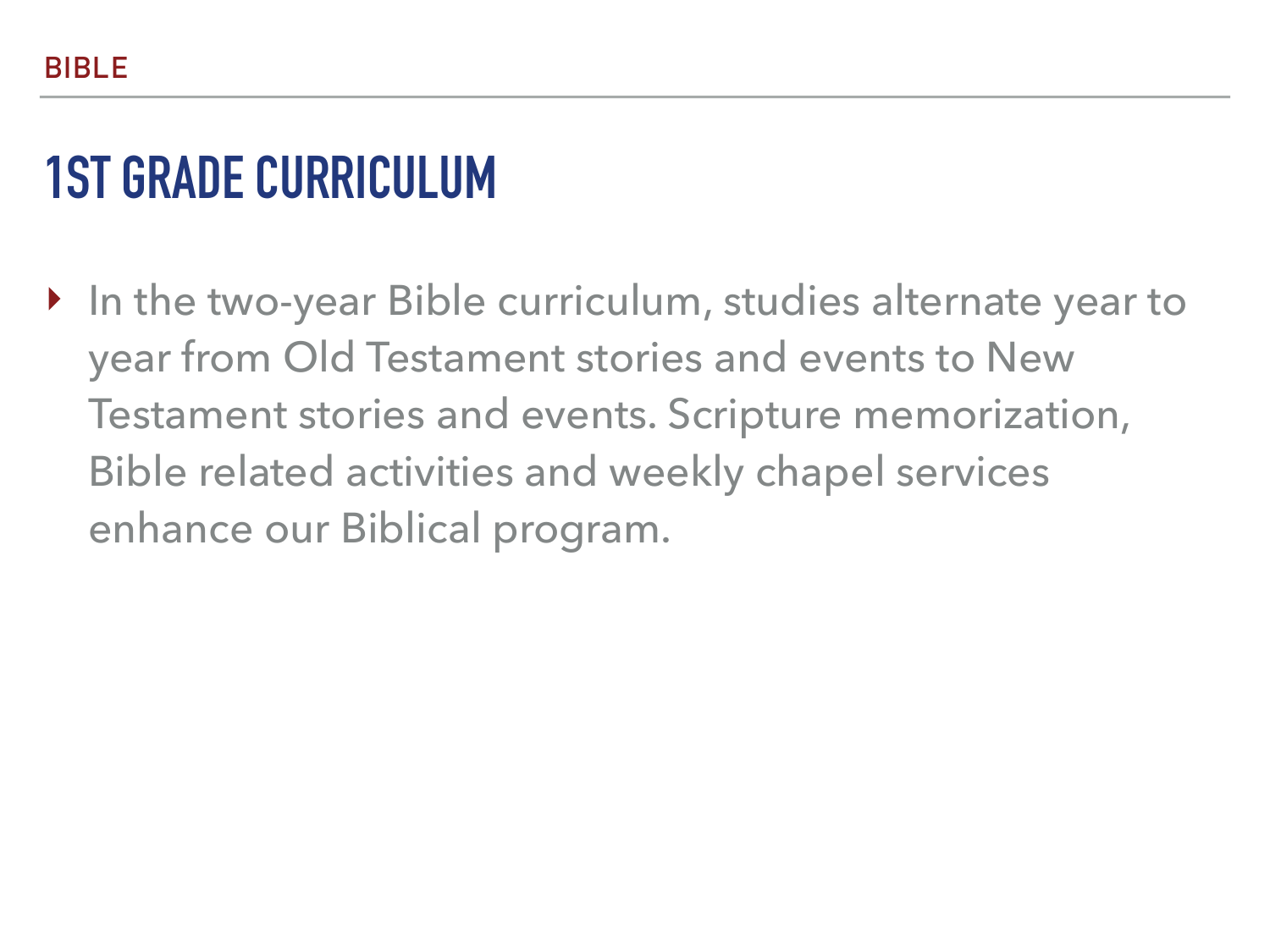‣ In Reading, fluency and comprehension are supported by the Hampton Brown readers, trade books, and other online services. Small group reading sessions allow for individual pacing and monitoring.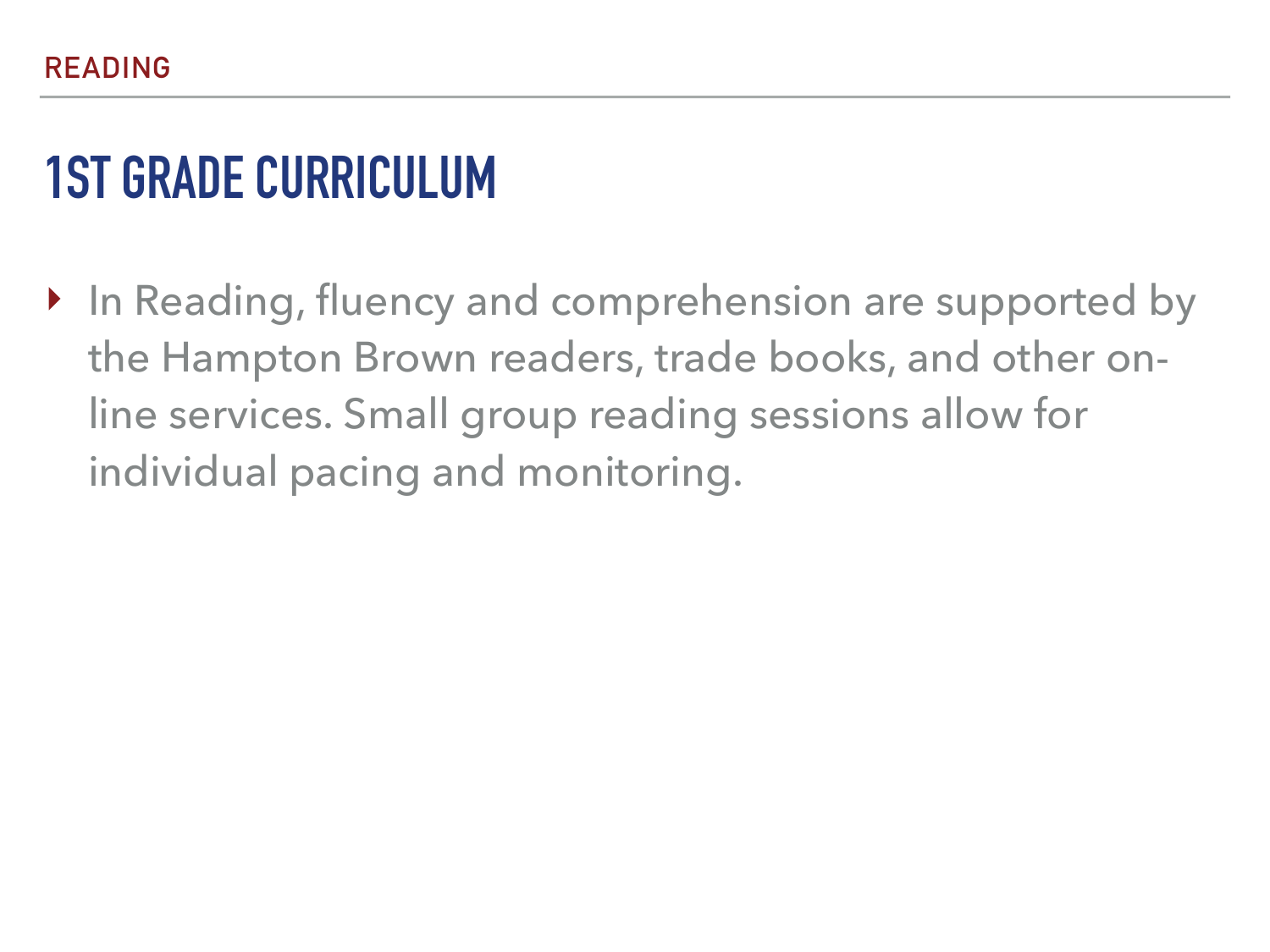▶ In Spelling, students learn different spelling patterns through the Words Their Way curriculum and grade level sight words. A variety of on-line resources are used to enhance the spelling curriculum. Weekly tests are given to assess progress.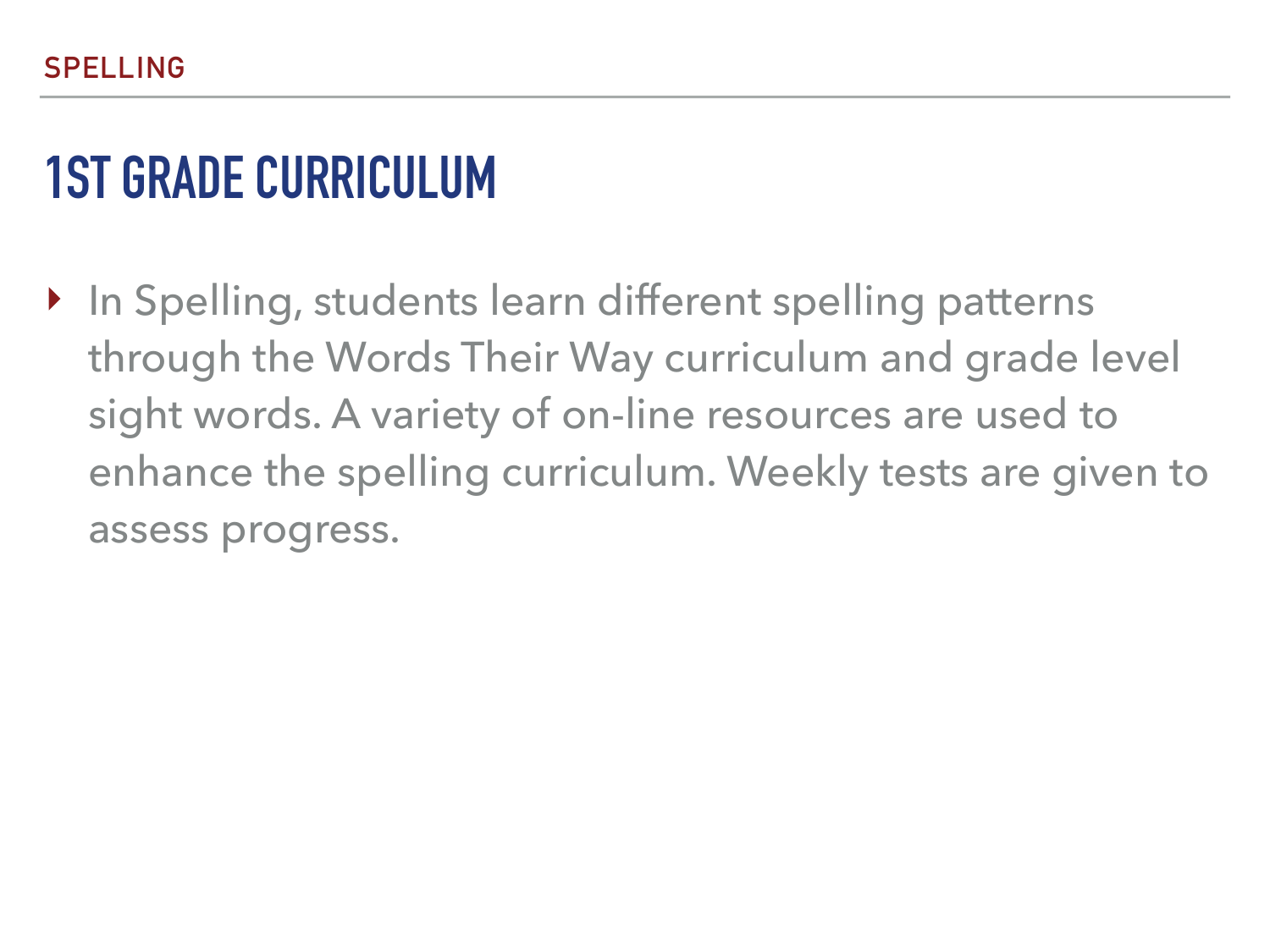‣ In Writing, a combination of the Shurley-English and Write Steps curricula are used to teach the writing process. Students learn about strategies to aid in the writing process. Some skills include graphic organizers, editing, and different writing genres. Creative writing is emphasized through journaling, book reports, research reports, short stories and poetry. The Shurley-English Curriculum introduces parts of speech, grammar, and sentence structure.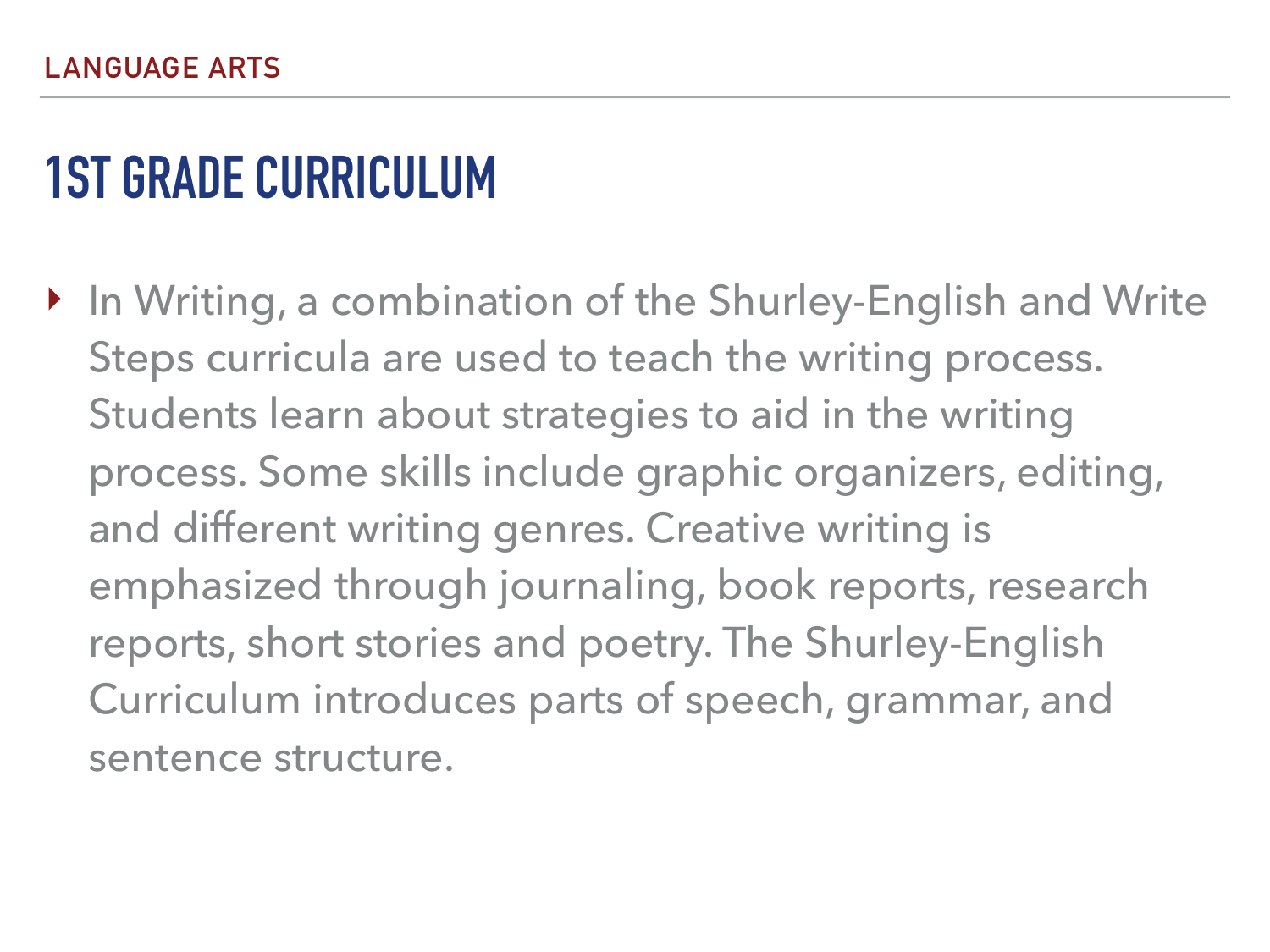‣ In Handwriting students' begin manuscript writing using the Zaner-Bloser curriculum.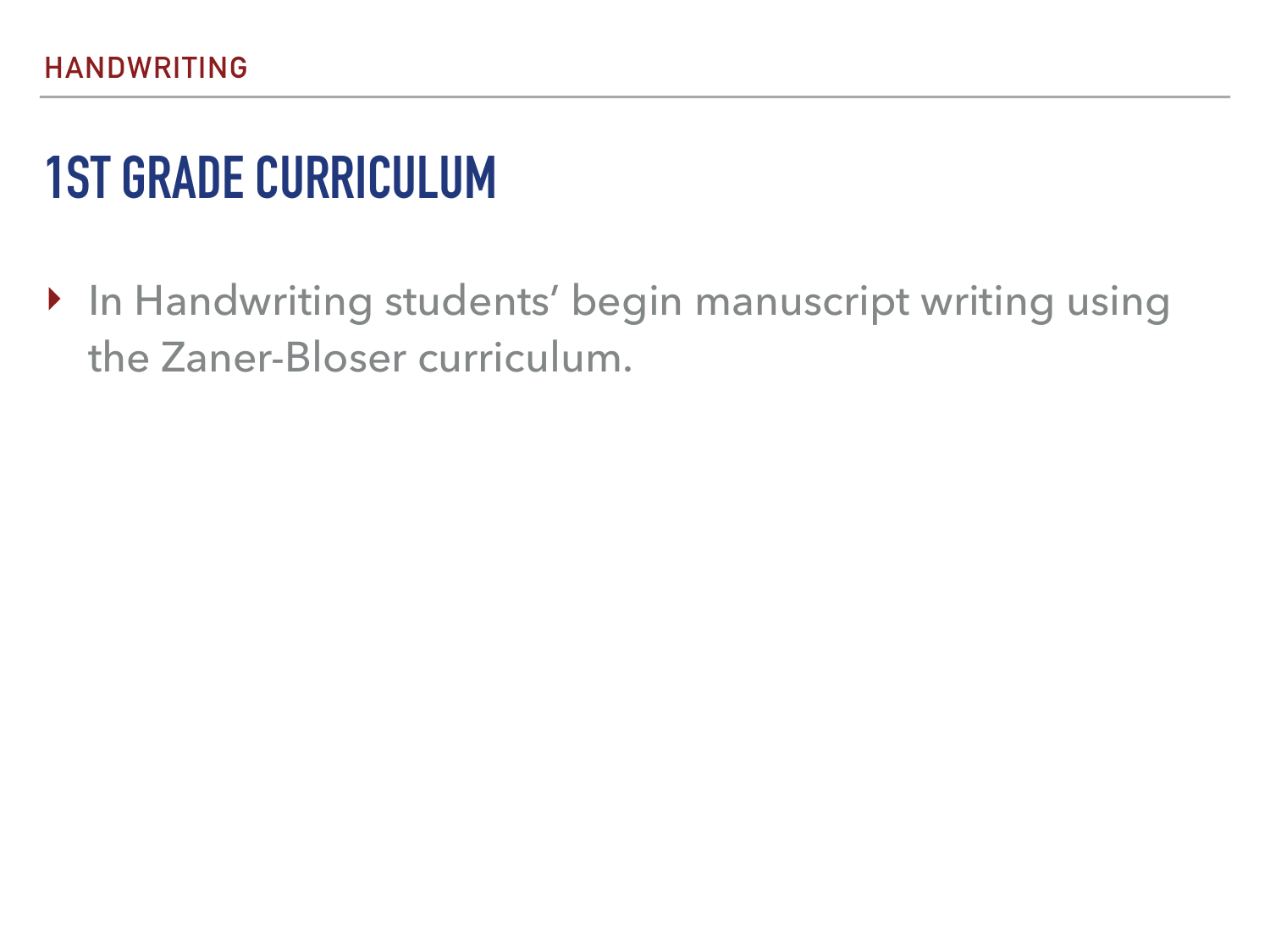‣ The Saxon Math Curriculum introduces a variety of math skills which include, but are not limited to; ordering numbers, patterning, addition, subtraction, story problems, money, time, basic geometry, measuring and graphing.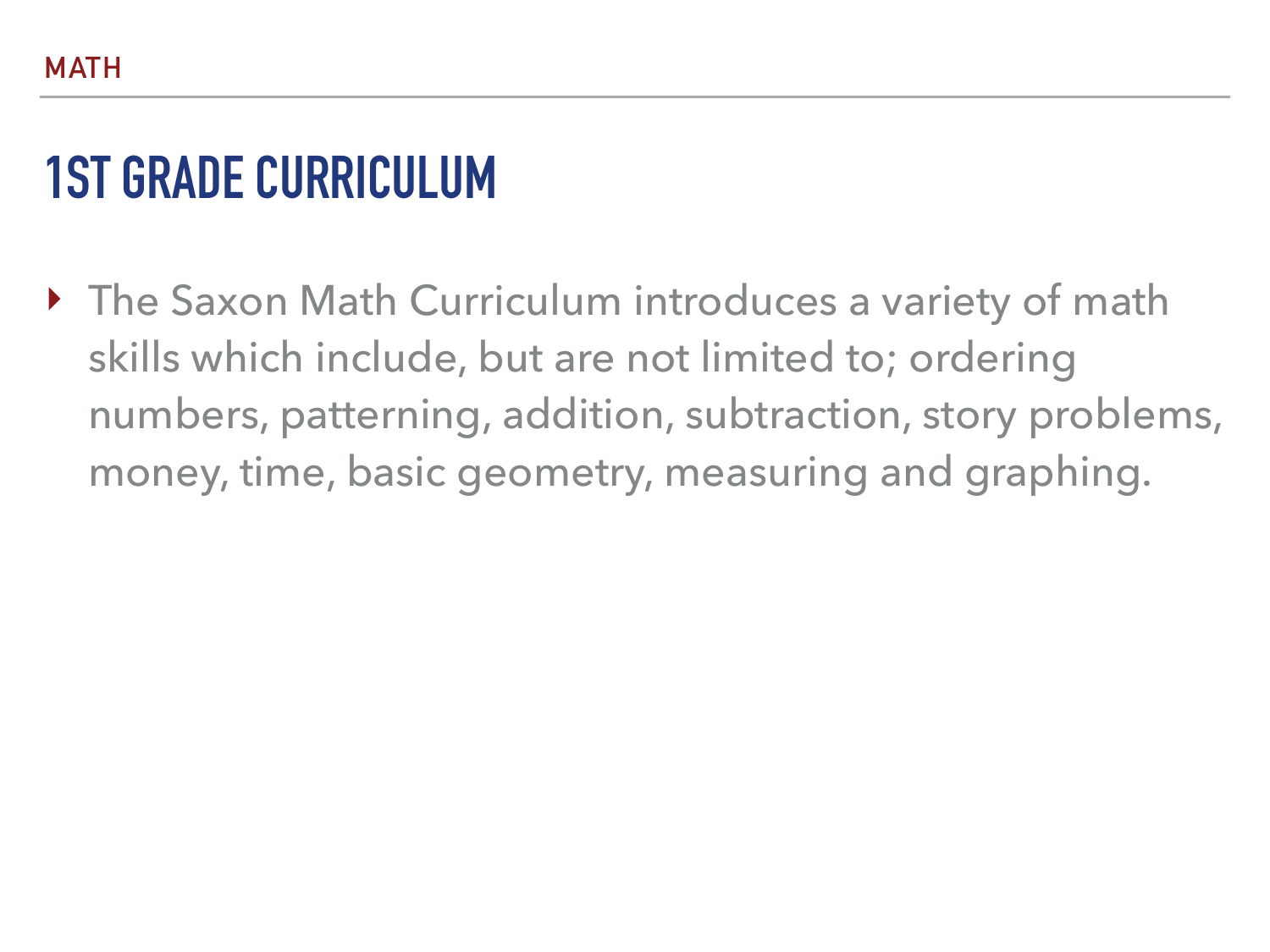‣ The Social Studies curriculum uses Scott-Foresman. It introduces local government, basic economics, local geography, family timelines, and the shared values of communities. Multiple projects and activities are given to enhance the curriculum.